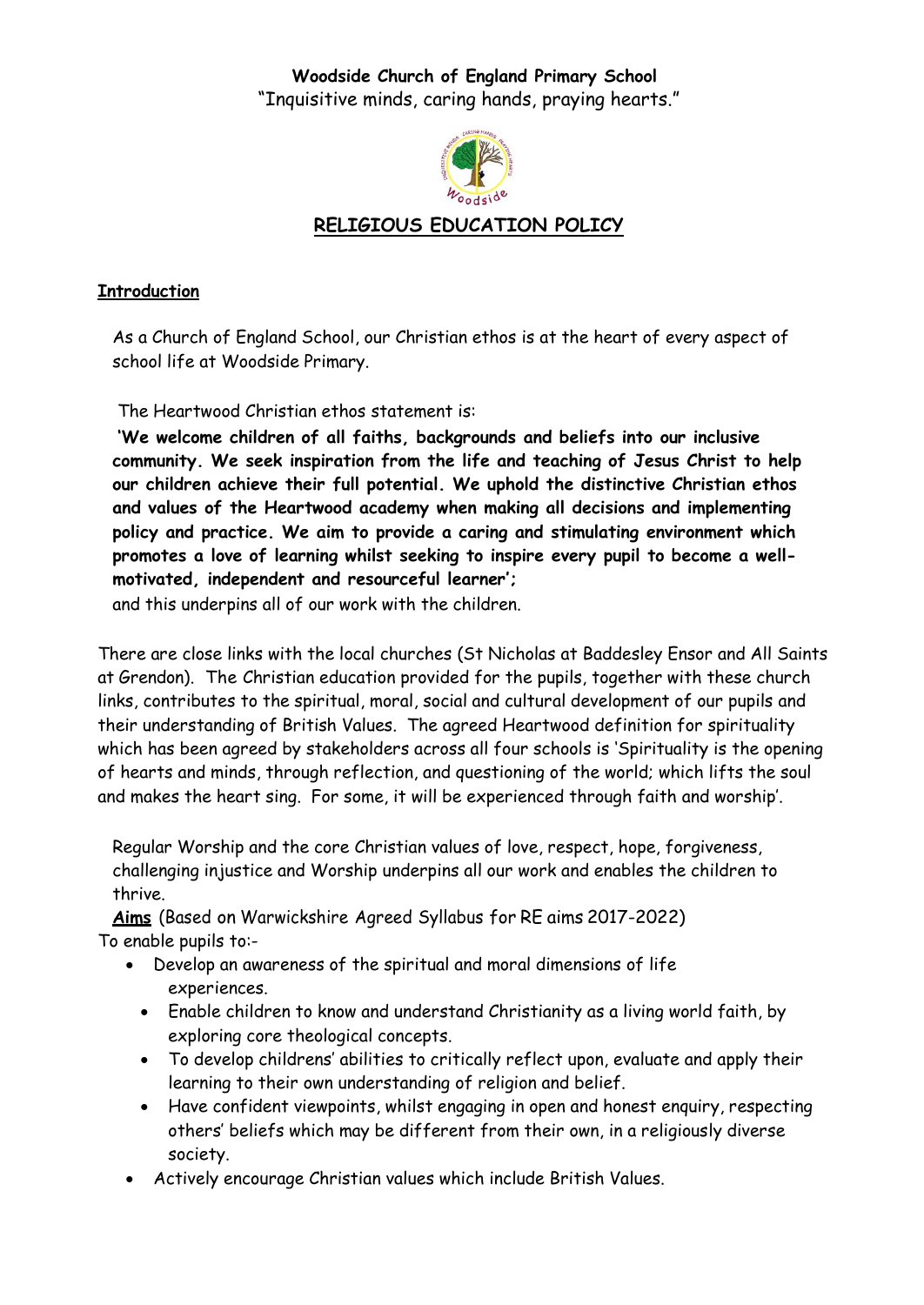### **Organisation, General:**

- Religious Education is taught in accordance with the law as set out in the Education Reform Act 1988 and at Woodside the curriculum is based mainly on 'Understanding Christianity' alongside the Coventry and Warwickshire agreed syllabus for RE (2017-2022)
- There is a designated member of staff to co-ordinate R.E. and to develop the subject in the school. Regard is given to in-service training in R.E to encourage, develop, and improve outcomes for children
- R.E. is compulsory for all registered pupils in full-time education, although parents/carers have the right to withdraw their children from R.E. if they wish. Parents wishing to do so are asked to inform the Headteacher, in writing. In such an event, the school remains responsible for the supervision of these pupils.

### **Organisation and Subject Content:**

There is a long term plan for RE across the school for each year group which;

• ensures that the key processes: learning from religion (AT1) and learning from religion (AT2) are addressed and linked

• A time allocation of approximately 1 hour a week is allocated to RE although teachers are given the freedom and flexibility to 'block' this time to enable more meaningful teaching where appropriate. The Christian year of Advent, Christmas, Lent, Easter, Pentecost, Ascension form a structure for the years' work along with the observance of the principal festivals as they occur.

 as a Church of England school content is mainly from Christianity but both Islam and Hindu are also explored using links to the Coventry and Warwickshire agreed syllabus for RE (2017-2022)

• children encounter three other traditions (Hinduism, Buddhism and Judaism) on at least one occasion each year.

At Woodside Primary School teachers, organise the delivery of this as appropriate for the needs of each individual class and child.

Effective links are made across the curriculum within and alongside the 'Cornerstones' curriculum and are important in developing the social, moral, spiritual and cultural development of the children.

A class RE book records what the children have learnt and this consists of photos/written work/discussions/exploration of big questions and art work. Children are assessed as working below/At/At greater depth for each of the RE themes taught.

# **Special Educational Needs and R.E.**

All pupils are given opportunities to participate and have their achievement and experience in R.E. recognised and celebrated.

We ensure that there is differentiation in the planning and teaching of R.E. so that it meets the needs of all pupils.

# **Equal Opportunities and R.E.**

The diversity of religious beliefs, including none, in society and amongst pupils should be recognised.